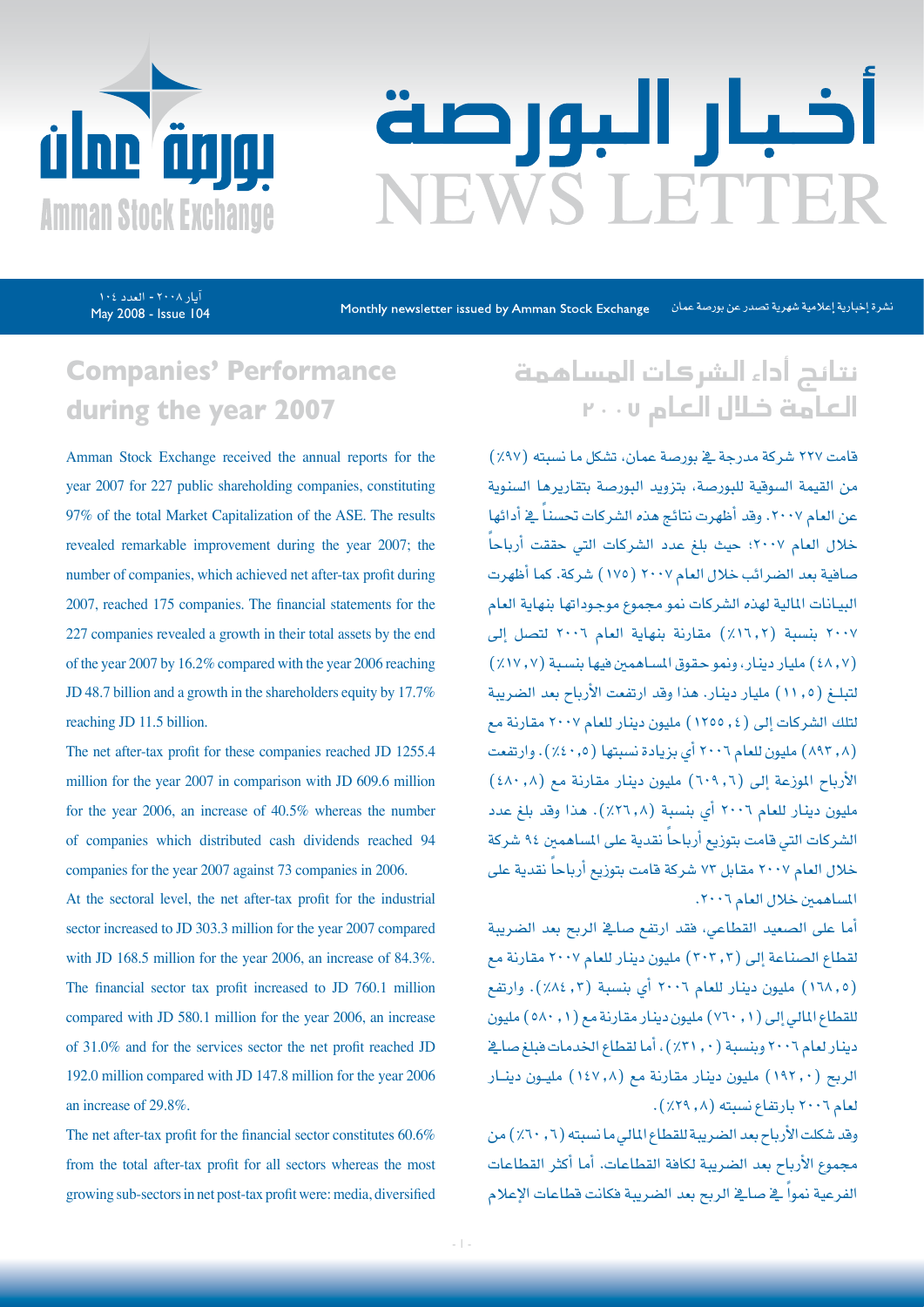financial services, transportation, real estate, insurance, and mining and extraction industries, as the after-tax profit for these sectors increased by 732.3%, 699.1%, 498.1%, 242.1%, 156.8% and 125.8% respectively.

## **A Workshop on Activating the Role of Media in Corporate Governance Issues**

Amman Stock Exchange, represented by the CEO, Mr. Jalil Tarif participated in a workshop, which was held in Cairo last month. The workshop aimed at activating the media role in acquainting people with corporate governance issues. In the closing session, Tarif delivered a presentation in which he accented the importance of applying the corporate governance principles because of their positive effect on companies' performance. He said that Jordan has reached a big stage of applying corporate governance principles. Besides, Jordan has built a new culture of disclosure that was reflected on the market efficiency and its ability to attract local and foreign investments as the non-Jordanian investments exceeded  $50\%$  of the market capitalization. In addition, the market has achieved a remarkable growth and liquidity.

The workshop was attended by fifteen journalists from Jordan, Palestine, Lebanon and Egypt.

**The Romanian Ambassador Visits The ASE** 

The CEO of the ASE, Mr. Jalil Tarif, received the Romanian Ambassador in Jordan Mr. Radu Onofrei. During the meeting

Mr. Tarif and Mr. Onofrei discussed means of strengthening investments between the two countries and cooperation between the ASE and the Bucharest Stock Exchange (BSE). Mr. Tarif briefed the Ambassador on the latest developments on the Jordan Capital Market.



والخدمات المالية المتنوعة والنقل والعقارات والتأمين والصناعات اال�ستخراجية والتعدينية؛ حيث منت الأرباح بعد ال�ضرائب لهذه القطاعات بنسبة (٢, ٢٢٢٪) و(١, ٤٩٨٪) و(١, ٤٩٨٪) و)%242.1( و)%156.8( و)%125.8( على التوايل.

> ور�شة عمل حول تفعيل دور الإعلام فص قضايا حوكمة ال�سركات

شاركت بورصة عمان ممثلةً بالمدير التنفيذي السيد جليل طريف يڤ ورشة العمل التي عُقدت يڤ شهر نيسان بمدينة القاهرة بمشاركة (١٥) صحفياً من الأردن وفلسطين ولبنان ومصر والتي هدفت إلى تفعيل دور الإعلام ية قضايا حوكمة ال�شركات حيث أكد طريف على أهمية مبادئ احلوكمة ملا لها من تأثري إيجابي على أداء ال�شركات امل�ساهمة العامة. وأضاف ية محاضرة ألقاها خلال الجلسة الختامية بأن الأردن قطع شوطاً كبيراً فيما يتعلق بتطبيق مبادئ الحوكمة. وأكد أن الأردن تمكّن من بناء ثقافة جديدة للإفصاح انعكست بشكل كبير على كفاءة السوق وجاذبيتها للاستثمار سواء المحلي أو الدولي مشيراً إلى أن ملكية غير الأردنيين في البورصة زادت عن ٥٠٪ من القيمة السوقية إلى جانب تحقيق نمو إيجابي وتحسين سيولته وكفاءته. وقال أن الأسواق العربية قطعت أشواطاً كبيرة في تطوير ذاتها من حيث التشريعات والجوانب الرقابية والتكنولوجية إلا أن البعض منها ما زال بحاجة لإعادة هيكلة وتطبيق المبادئ الدولية.

> ال�سفري الروماين يزور بور�صة عمان

استقبل المدير التنفيذي لبورصة عمان السيد جليل طريف السفير الروماين ال�سيد رادو أونوفري، حيث بحث ال�سيد طريف مع

> السفير الرومان*ي سُبل* تعزيز التعاون بين بور�صتي الأوراق املالية يف كال البلدين، كما قدم ال�سيد طريف لل�سيد أونوفري ً عن أهم التطورات احلديثة التي �شرحا شهدها سوق رأس المال الأردنى خلال ال�سنوات الأخرية.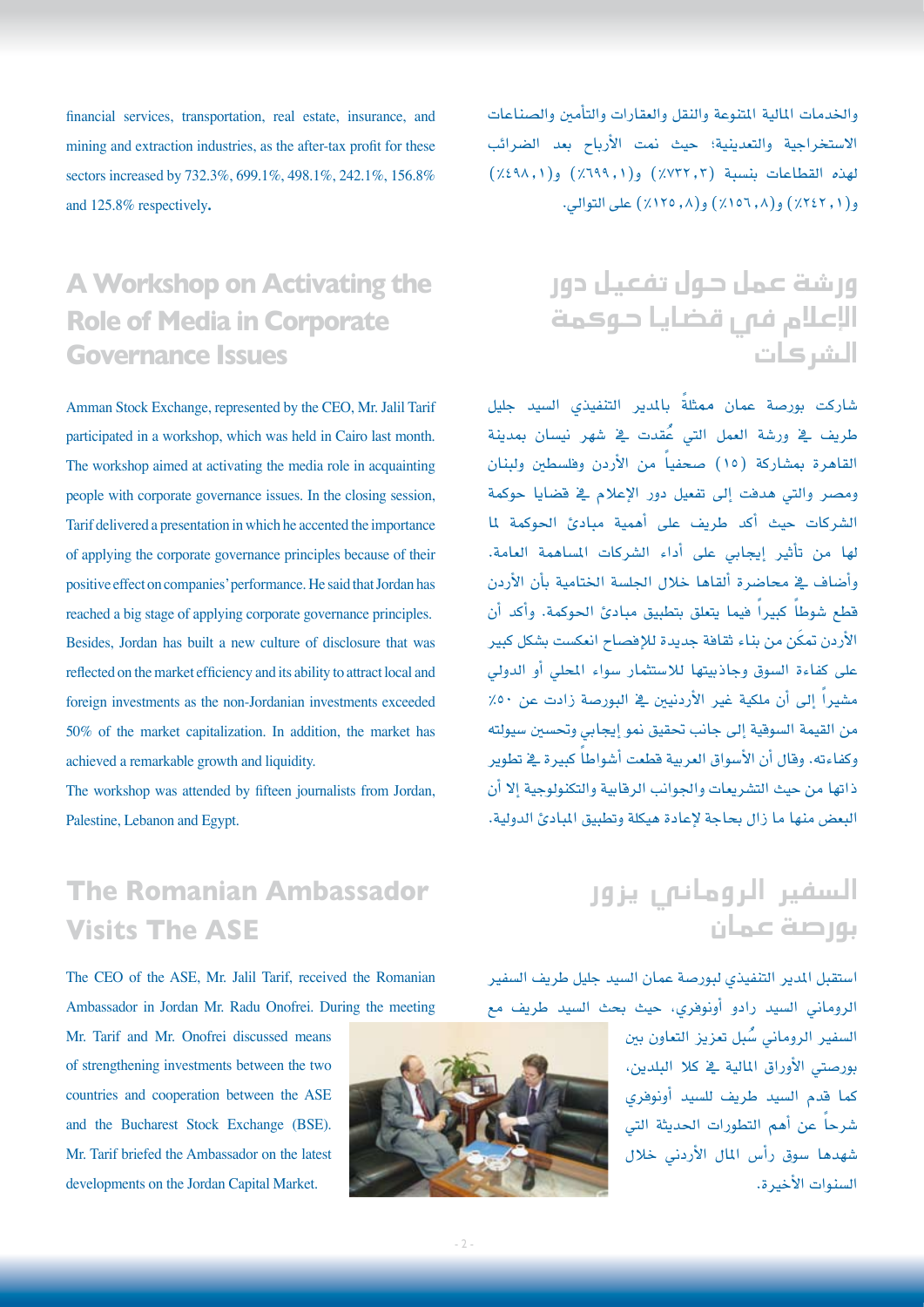## **The ASE participated in the First Youth Media Forum**

Amman Stock Exchange represented by the CEO, Mr.Jalil Tarif, participated in the First Youth Media Forum, which was held in Amman in the period between 7-8 April 2008. Mr. Tarif presented a worksheet entitled "Media's Role in Raising Awareness in Securities Industry". In his presentation, Tarif pointed to the role of media in acquainting people with the challenges encountered by the economy, and in providing information about the economic situation. He also praised the effectiveness of media in attracting foreign investments and enhancing the capital market performance.

## بورصة عمان تشارك فم ر ملتقى ال�شباب الإعالميني الأول

شاركت بورصة عمان ممثلة بالسيد جليل طريف المدير التنفيذي لبورصة عمان يف ملتقى الإعلاميين الشباب الأول والذي عُقد يف عمان يف الفترة ٧-٨ نيسان ٢٠٠٨. وقد قدم السيد طريف ورقة عمل بعنوان »دور الإعالم يف ن�شر الوعي بأهمية اال�ستثمار بالأوراق المالية» حيث بيّن دور الإعلام في التعريف بالتحديات التي تواجه الاقتصاد ودوره الأساسي يف توفير ونشر الملومات حول الأوضاع الاقتصادية، كما أشاد بتأثير الإعلام <u>ي</u>ة جذب الاستثمارات الأجنبية وتعزيز أداء �سوق املال.

## **Academic Day in the University of Jordan**

Amman Stock Exchange and the Business Administration Faculty at the University of Jordan have held an Academic Day

in the presence of the CEO of the ASE, Mr. Jalil Tarif, the Dean of the Business Zou'bi and the Head of the Finance Administration Faculty, Dr. Bashir Al-Department, Dr. Nidal Al-Fayoumi. A number of awareness lectures were

delivered concentrating on the basic topics

relevant to Jordan capital market and securities trading in addition to a glimpse on the main concepts related to the capital market

including securities, bonds, mutual funds, right issues and corporate governance. Also, ASE presented two live trading sessions and answered the students' enquiries.

The CEO of the ASE, Mr. Jalil Tarif, said that holding such lectures goes in line with the ASE's policy of strengthening its ties

with the local community and spreading the investment culture and raising awareness among citizens and investors. Mr. Tarif



# بورصة عمان تعقد ندوة فى اجلامعة الأردنية

ً عقدت بورصة عمان وكلية الأعمال بالجامعة الأردنية يوماً علمياً تخلله عقد عدد من المحاضرات التثقيفية لطلاب الجامعة بمشاركة

> املدير التنفيذي لبور�صة عمان ال�سيد جليل طريف وعميد كلية إدارة الأعمال الدكتور .<br>بشير الزع*بي و*رئيس قسم التمويل ال*د*كتور .<br>نضال الفيومي، حيث ركزت هذه المحاضرات على المواضيع الأساسية المرتبطة بسوق رأس املال الأردين والتعامل بالأوراق املالية، إ�ضافة إلى إعطاء لمحة عن بعض المفاهيم والأدوات

الأساسية المرتبطة بسوق رأس المال، بما ية ذلك الأسهم والسندات وصناديق الاستثمار المشترك وحقوق الاكتتاب وحوكمة

> ال�شركات. كما أقامت بور�صة عمان على هامش اليوم العلمي معرضاً تم فيه عرض جل�سة التداول ب�شكل حي ومبا�شر والإجابة على استفسارات الطلاب.

> وأ�شار املدير التنفيذي لبور�صة عمان بأن عقد مثل هذه الأنشطة يأتي حرصاً من بورصة عمان على توثيق صلاتها والتواصل المستمر

بالمجتمع المحلي، وتماشياً مع الإستراتيجية التثقيفية والتسويقية التي تبنتها البورصة يف مجال نشر ثقافة الاستثمار وزيادة الوعي لدى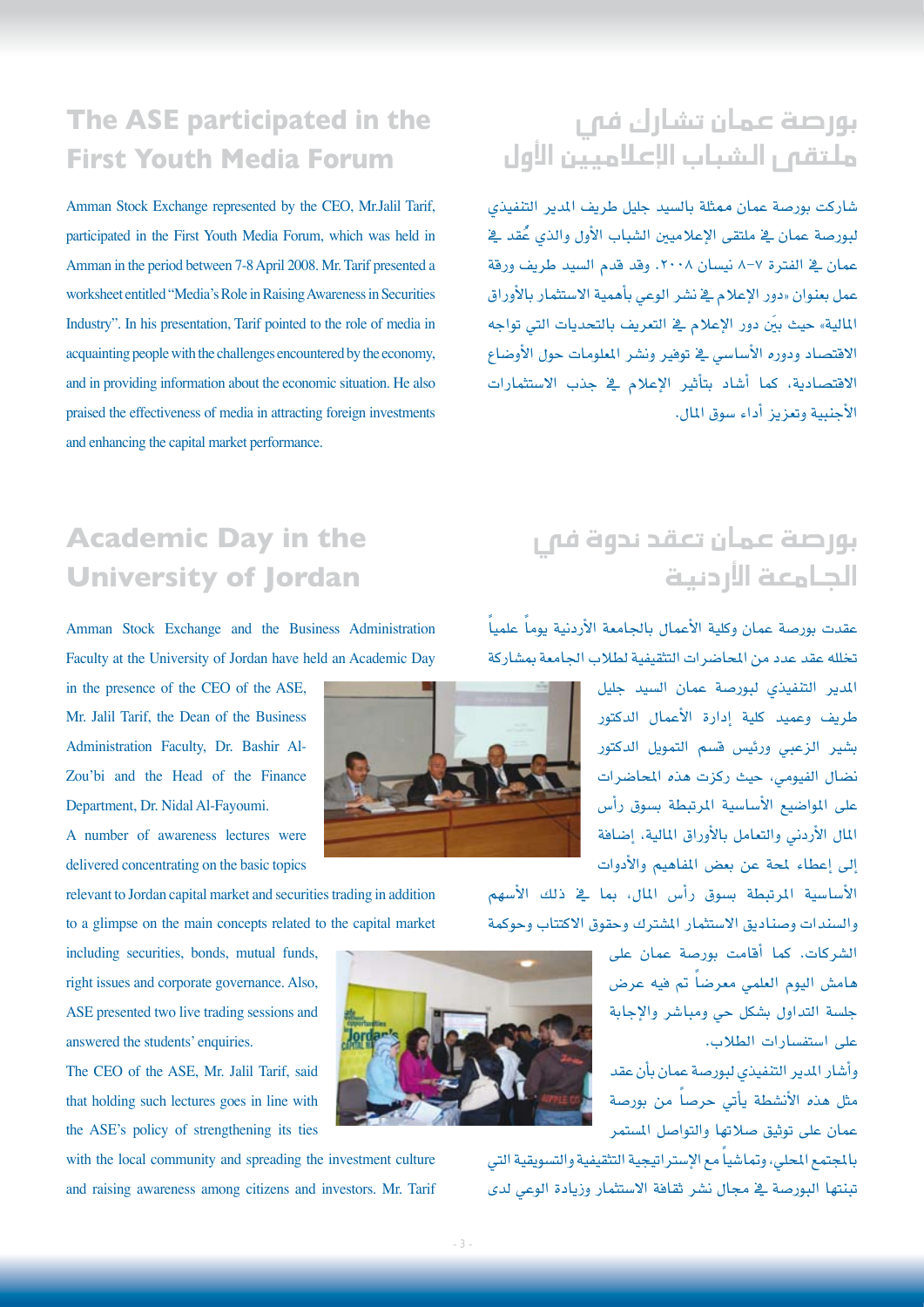also stressed the important role of the capital market in increasing investments and creating job opportunities, which supports the economic growth in the kingdom and attracts local and foreign investments as the non-Jordanian investments reached about  $(50\%)$  of the ASE market capitalization.

The event witnessed a remarkable attendance as the number of participants reached about (500) students.

## **Student Delegations Visit ASE**

A number of student delegations from the Syrian National Academy for Management, The Arab Academy For Banking and Financial Sciences/Syria branch, Tishreen University from Syria and Tafila Technical University visited the ASE. The students were briefed about the mode of operations at the ASE and capital market institutions. They also visited the investors' gallery at Housing Bank complex and toured in a number of brokerage firms.

## **A Delegation from The Iordanian Royal College For National Defense**

In line with the policy of capital market institutions of meeting various parties of the society, the Chairman of the JSC, as well as the Chief Executive Officers of the JSC, ASE and the SDC, met with a delegation from The Jordanian Royal College For National Defense. Mr. Jalil Tarif, the CEO of the ASE, briefed the delegation on the nature work of the ASE and the latest legislative and technical developments on the Jordan Capital Market.

## المواطنين والمتعاملين بالأوراق المالية. كما أكد على أهمية سوق رأس المال الوطني يف زيادة الاستثمارات وخلق فرص التوظيف الأمر الذي يسهم يف تعزيز معدلات النمو الاقتصادي بالملكة، هذا بالإضافة إىل جذب اال�ستثمارات املحلية واخلارجية، حيث �شكلت اال�ستثمارات غير الأردنية نحو ( ٥٠٪) من مجمل القيمة السوقية للبورصة. ومما يذكر بأن هذا اليوم لاقى إقبالاً كبيراً من قبل الطلاب وقد بلغ عدد المشاركين ما يزيد عن (٥٠٠) مشارك.

# وفود طالبية تزور بور�صة عمان

زارت بورصة عمان وفود طلابية من كل من المهد الوطني السوري للإدارة والأكاديمية العربية للعلوم المالية والمصرفية/ فرع سوريا وجامعة ت�شرين من �سوريا وجامعة الطفيلة. حيث ا�ستمع الطالب إلى شرح عن طبيعة عمل البورصة ومؤسسات سوق رأس المال الأردني، كما قاموا بزيارة إلى قاعة المستثمرين يف مجمع بنك الإ�سكان وبع�ض �شركات اخلدمات املالية.

# زيارة وفد من كلية الدفاع الوطني الملعية الأردنية

تكريساً لسياسة مؤسسات سوق رأس المال <u>ه</u> التواصل مع قطاعات المجتمع وتطوير سوق رأس المال الوطني والتوعية بالأوراق المالية ولتعميق ثقافة الاستثمار بها التقى رئيس هيئة الأوراق المالية والمدراء التنفيذيني يف هيئة الأوراق املالية وبور�صة عمان ومركز إيداع الأوراق املالية مع وفد من كلية الدفاع الوطني امللكية الأردنية، حيث قدم السيد جليل طريف المدير التنفيذي للبورصة شرحاً عن طبيعة عمل البورصة وعن أهم التطورات التي شهدها سوق رأس المال الأردني من النواحي الت�شريعية والتقنية.

#### **ASE Performance**

ASE performance indicators have revealed remarkable performance during April 2008, as the weighted index closed

## أداء بور�صة عمان

ظهرت مؤشرات الأداء في بورصة عمان أداء مميزاً خلال شهر نيسان من عام ٢٠٠٨. حيث أغلق الرقم القياسي المرجح بالقيمة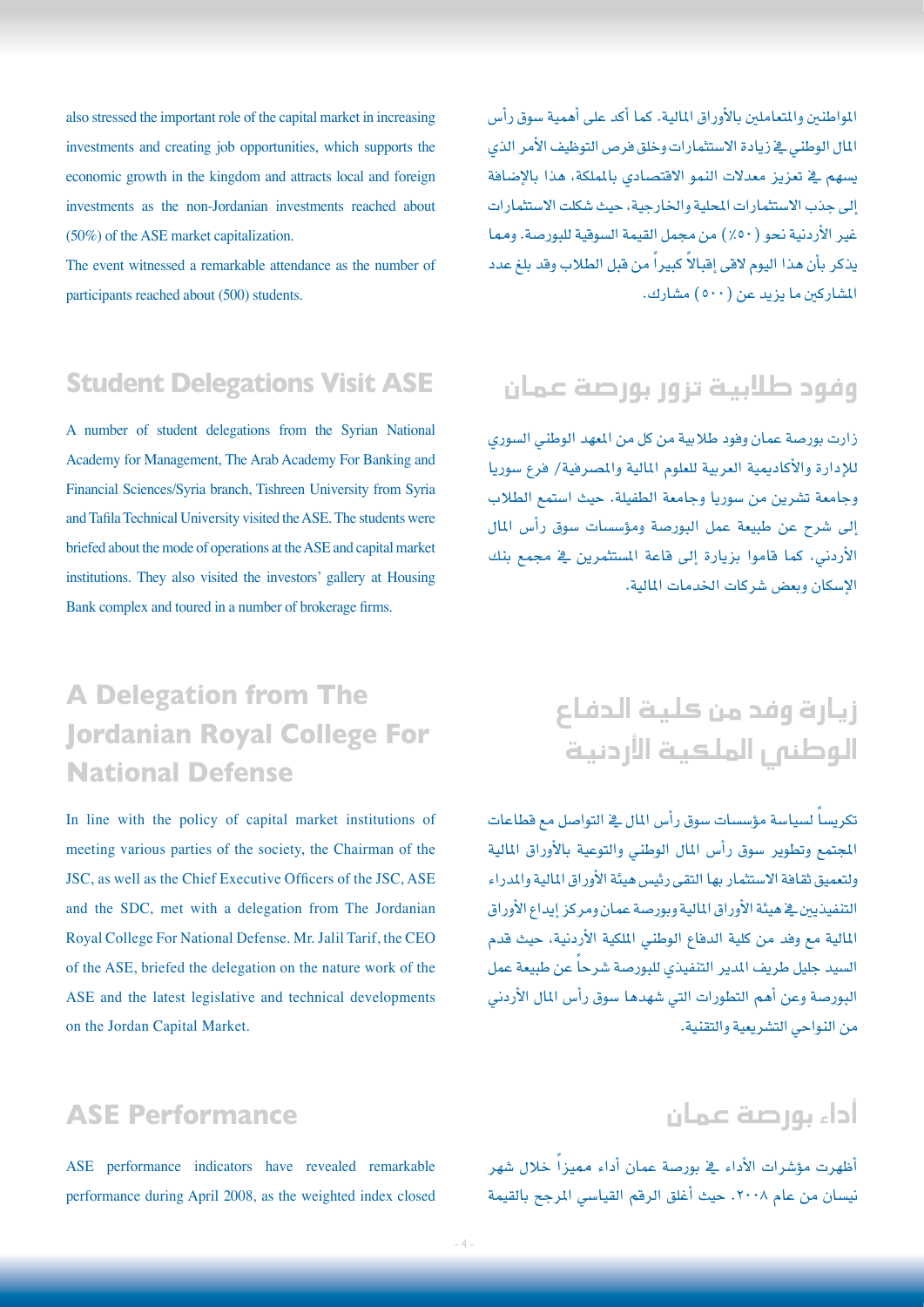at  $(8711.6)$  points at the end of April, a  $(15.9%)$  increase in comparison with the end of 2007. The ASE price index weighted by free-float shares closed at  $(4145.7)$  points, a  $(12.8\%)$ increase in comparison with the end of 2007. This came as a result of the increase in Services sector index by  $(25.4\%)$ , the Industry sector index by  $(40.1\%)$ , but the financial Sector decreased index by  $(1.5\%)$ . The trading volume during April 2008 reached to JD  $(6.705)$  billion compared to JD  $(4.284)$ billion with the same month of the last year, a  $(56.5\%)$  increase. The number of traded shares increased to (1.849) billion shares in comparison with  $(1.304)$  billion shares at the same period of last year, a  $(41.8\%)$  increase. The number of executed contracts increased to  $(1.368)$  million contracts, an increase of  $(19.6\%)$ in comparison with the same period of last year. Market capitalization of listed companies increased by JD (4.6) billion reaching JD  $(33.8)$  billion, a  $(15.8\%)$  increase against the end of year 2007, constituting  $(301.4\%)$  of the GDP.

السوقية عند (٦, ٨٧١١) نقطة بارتفاع نسبته (٩, ١٥٪) مقارنة مع مستواه يف نهاية العام ٢٠٠٧، كما أغلق الرقم القياسي المرجح للأسهم الحرة عند (4,0120) نقطة وبارتفاع نسبته (11, 11) مقارنة مع مستواه يخ نهاية العام ٢٠٠٧، وقد جاء ذلك نتيجة لارتفاع الرقم القياسي لأسعار أسهم قطاع الخدمات بنسبة (٤, ٢٥٪)، ولقطاع الصناعة بنسبة (٠,٤٠,١)، بينما انخفض الرقم القياسي لأسعار أسهم القطاع المالي بنسبة (١,٥). وبلغ حجم التداول خلال شهر نيسان ٢٠٠٨ حوالي (٦,٧٠٥) مليار دينار مقارنة مع )4.284( مليار دينار لنف�س ال�شهر من العام املا�ضي وبارتفاع نسبته (٥٦,٥٪). وبالنسبة لعدد الأسهم المتداولة فقد ارتفع ليصل إلى (١,٨٤٩) مليار سهم مقارنة مع (١,٣٠٤) مليار سهم للعام الماضي وبارتفاع نسبته (١, ٤١٪)، كما ارتفعت عدد العقود المنفذة ليصل إلى (١,٢٦٨) مليون عقد، بارتفاع نسبته (١٩,٨٪) لنفس الفترة من العام الماضي. وبالنسبة للقيمة السوقية للأسهم المدرجة ية بورصة عمان فقد ارتفعت بمقدار (1, ٤) مليار دينار لتصل إلى )33.8( مليار دينار وبارتفاع ن�سبته )%15.8( مقارنة مع نهاية عام 2007 لت�شكل مـا ن�سبتــه )%301.4( من الناجت املحلي الإجمايل.

## **ASE Resolutions**

#### **The ASE Board Decided on the Following:**

- Accepting the membership of Umniah For Financial Investments Company and to start its operation as of April 3, 2008.
- Accepting the membership of Universal House Brokerage Company and to start its operation as of April 3, 2008.
- Terminating the membership of the Housing Bank for Trade and Finance as of April 3, 2008.
- Accepting the membership of Istithmar for Financial Services Company and to start its operation as of April 16, 2008.

#### The CEO of the ASE Decided on the Following:

- Transferring the shares of Middle East Pharma and Chemical IND and Medical Appliances Company from the Second Market to the First Market as of April 1,2008.
- Transferring the shares of Jordan Trading Facilities Company from the Second Market to the First Market as of April 1,2008.

## قرارات بور�صة عمان:

#### **قرارات جمل�س الإدارة:**

- املوافقة على ان�ضمام �شركة أُمنية لال�ستثمارات املالية يف ع�ضوية بورصة عمان وبدأ ممارسة أعمالها اعتباراً من ٢٠٠٨/٤/٢ تحت الاسم المختصر (أُمنية) والرقم (٩١).
- املوافقة على ان�ضمام �شركة البيت الكوين للو�ساطة املالية يف ع�ضوية بورصة عمان وبدأ ممارسة أعمالها اعتباراً من ٢٠٠٨/٤/٢ تحت الاسم المختصر (البيت الكوني) والرقم (٩٠).
- إنهاء ع�ضوية بنك الإ�سكان للتجارة والتمويل يف البور�صة وذلك اعتباراً من ٢/٤/٢.٠٠٨.
- املوافقة على ان�ضمام �شركة ا�ستثمار للخدمات املالية يف ع�ضوية بورصة عمان وبدأ ممارسة أعمالها اعتباراً من ٢٠٠٨/٤/١٦ تحت الاسم المختصر (استثمار) والرقم (٨٥).

#### **قرارات املدير التنفيذي:**

• نقل إدراج أ�سهم �شركة ال�شرق الأو�سط لل�صناعات الدوائية والكيماوية والمستلزمات الطبية من السوق الثاني إلى السوق الأول للبورصة وذلك اعتباراً من ١ / ٢٠٠٨.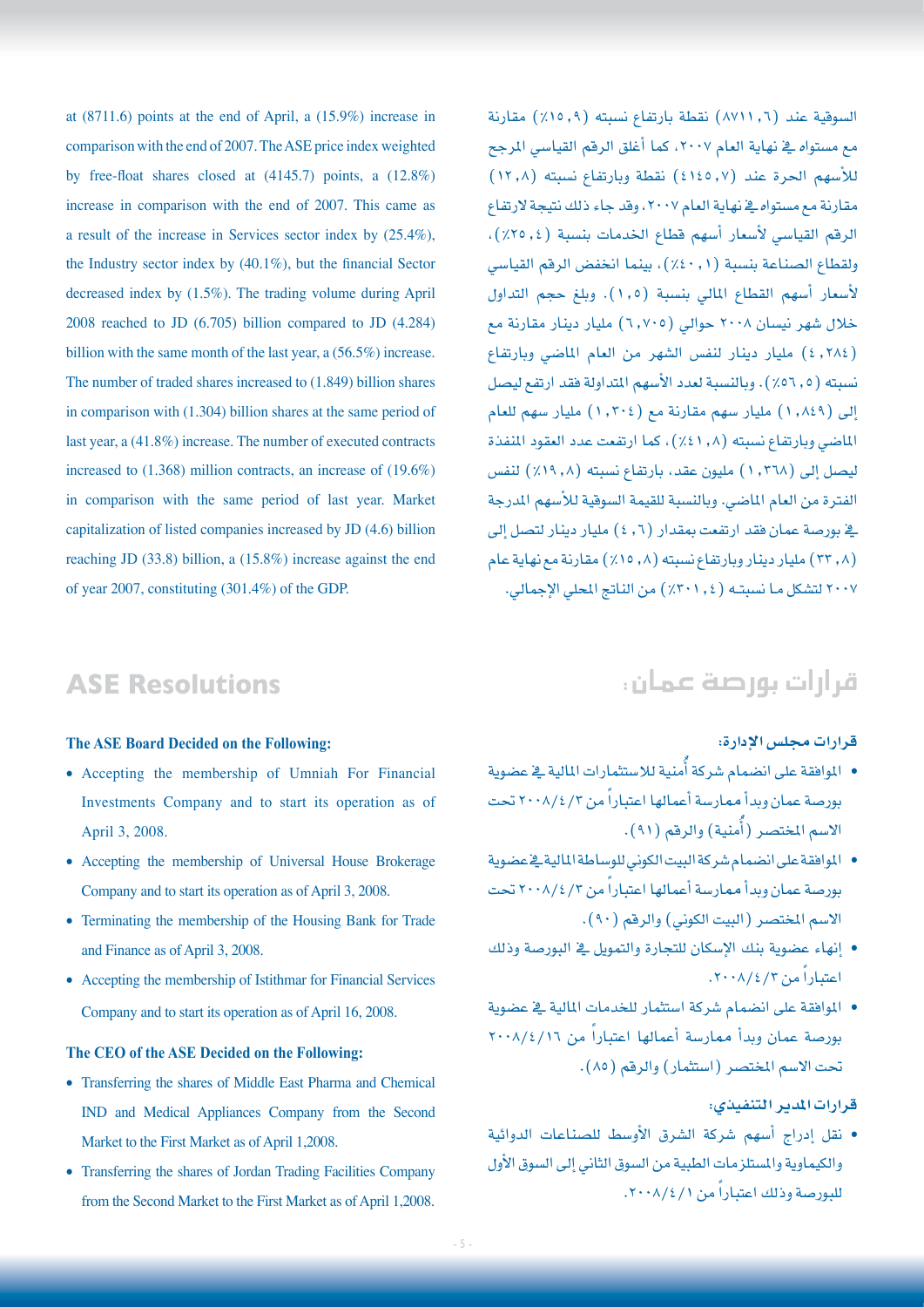- نقل إدراج أ�سهم �شركة الت�سهيالت التجارية الأردنية من ال�سوق الثاني إلى السوق الأول للبورصة وذلك اعتباراً من ١ / ٢٠٠٨.
- نقل إدراج أسهم الشركة المتكاملة للمشاريع المتعددة من السوق الثاني إلى السوق الأول للبورصة وذلك اعتباراً من ١/ ٢٠٠٨.
- نقل إدراج أسهم شركة العرب للتأمين على الحياة والحوادث من السوق الثاني إلى السوق الأول للبورصة وذلك اعتباراً من  $.7.1/2/7$
- نقل إدراج أسهم شركة التأمين الوطنية من السوق الثاني إلى السوق الأول للبورصة وذلك اعتباراً من ٢٠٠٨/٤/٦.
- إدراج أ�سهم �شركة رم للنقل ال�سياحي املتخ�ص�ص والبالغة عددها (٧) مليون سهماً \_⊈ السوق الثاني، وذلك اعتباراً من ١/ ٢٠٠٨.
- إدراج أ�سهم الزيادة يف رأ�س مال �شركة البنك الأردين الكويتي والبالغة (٢٥) مليون سهماً، والتي تمت زيادتها عن طريق رسملة )25( مليون دينار من عالوة الإ�صدار لي�صبح رأ�س املال املكتتب به والمدفوع (١٠٠) مليون سهماً وذلك اعتباراً من ٨/٤/٨.
- إعادة التداول بأسهم الشركة العربية للمشاريع الاستثمارية <u>ي</u>خ البورصة وذلك اعتباراً من ١٩/٤/٨/٢٠٠٨.
- إدراج أ�سهم الزيادة يف رأ�س مال ال�شركة العربية للم�شاريع الاستثمارية والبالغة (١٥) مليون سهماً، ليصبح رأس المال المدرج يخ البورصة ( ٢٠ ) مليون سهماً وذلك اعتباراً من ٩ / ٢٠٠٨.
- إدراج الإ�صدار الثاين من �سندات اخلزينة لعام 2008 ا�ستحقاق 2011/3/23 والبالغ عددها )148.000( �سند بقيمة ا�سمية مقدارها )1.000( دينار وقيمة إجمالية تبلغ )148( مليون دينار وفائدة (٣٩٥, ٧٪) وذلك اعتباراً من ١٤/٤/١٠١٤.
- إدراج أ�سهم �شركة �شريكو للأوراق املالية والبالغة عددها )12( مليون سهماً في السوق الثاني، وذلك اعتباراً من ٢٠٠٨/٤/١٦
- إعادة التداول بأ�سهم �شركة الثقة للنقل الدويل والبالغة (٢٠٤٢٤, ٣) سهم في البورصة وذلك اعتباراً من١٧/٤/١٠٠٨.
- إدراج أ�سهم الزيادة يف رأ�س مال ال�شركة الأردنية لتجهيز وت�سويق الدواجن ومنتجاتها والبالغة (٢٠٠٠, ٢٠٠. ) سهم، ليصبح رأس ֧֖֖֖֖֚֚֚֚֚֚֟֓֕֩֩֩֓֓֝֓**֓**֖֚֓ المال المدرج يف البورصة (١٤,٨٨٨,٨٧٤) سهم وذلك اعتباراً  $.7 \cdot \lambda / 2 / 7 \cdot$
- تغيري ا�سم �شركة الدخان وال�سجائر الدولية إىل �شركة الإقبال للاستثمار وذلك اعتباراً من ٢١/٤/٢١.
- نقل إدراج أ�سهم �شركة كهرباء حمافظة إربد من ال�سوق الثاين لى السوق الأول للبورصة وذلك اعتباراً من ٢٢/٤/٢٢.
- Transferring the shares of Comprehensive Multiple Projects Company from the Second Market to the First Market as of April 6,2008.
- Transferring the shares of Arab Life and Accident Insurance Company from the Second Market to the First Market as of April 6,2008.
- Transferring the shares of the National Insurance Company from the Second Market to the First Market as of April 6,2008.
- List the (7) million shares of Rum Tourist Transport Company in the Second Market as of April 6, 2008.
- $\bullet$  List the (25) million shares capital increase of Jordan Kuwait Bank Company, which emanated from capitalizing JD (25) million of Issuance premiums, as of April 8, 2008. The company paid in capital reached (100) million shares.
- Re-trade the shares of Arab for Investment Projects Company, as of April 9,2008.
- $\bullet$  List the (15) million shares capital increase of Arab for Investment Projects Company as of April 9, 2008. The company paid in capital reached (20) million shares.
- List the Second issue of Treasury Bills for the year 2008, as of April 14, 2008. The maturity date is 23/3/2011. The total value is JD (148) million, and  $(7.395\%)$  interest rate.
- $\bullet$  List the (12) million shares of Shareco Brokerage Company in the Second Market as of April 16, 2008.
- Re-trade the  $(3,434,750)$  shares of Trust International Transport Company, as of April 17,2008.
- $\bullet$  List the (2,200,000) shares capital increase of Jordan Poultry Processing & Marketing Company as of April 20, 2008. The company paid in capital reached (14, 888, 874) shares.
- Change the name of The International Tobacco and Cigarettes Bonds Company to the Al-Eqbal Investment Company as of April 21, 2008.
- Transferring the shares of Irbid District Electricity Company from the Second Market to the First Market as of April 22,2008.
- Transferring the shares of Arabian Seas Insurance Company from the First Market to the Second Market as of April 23,2008.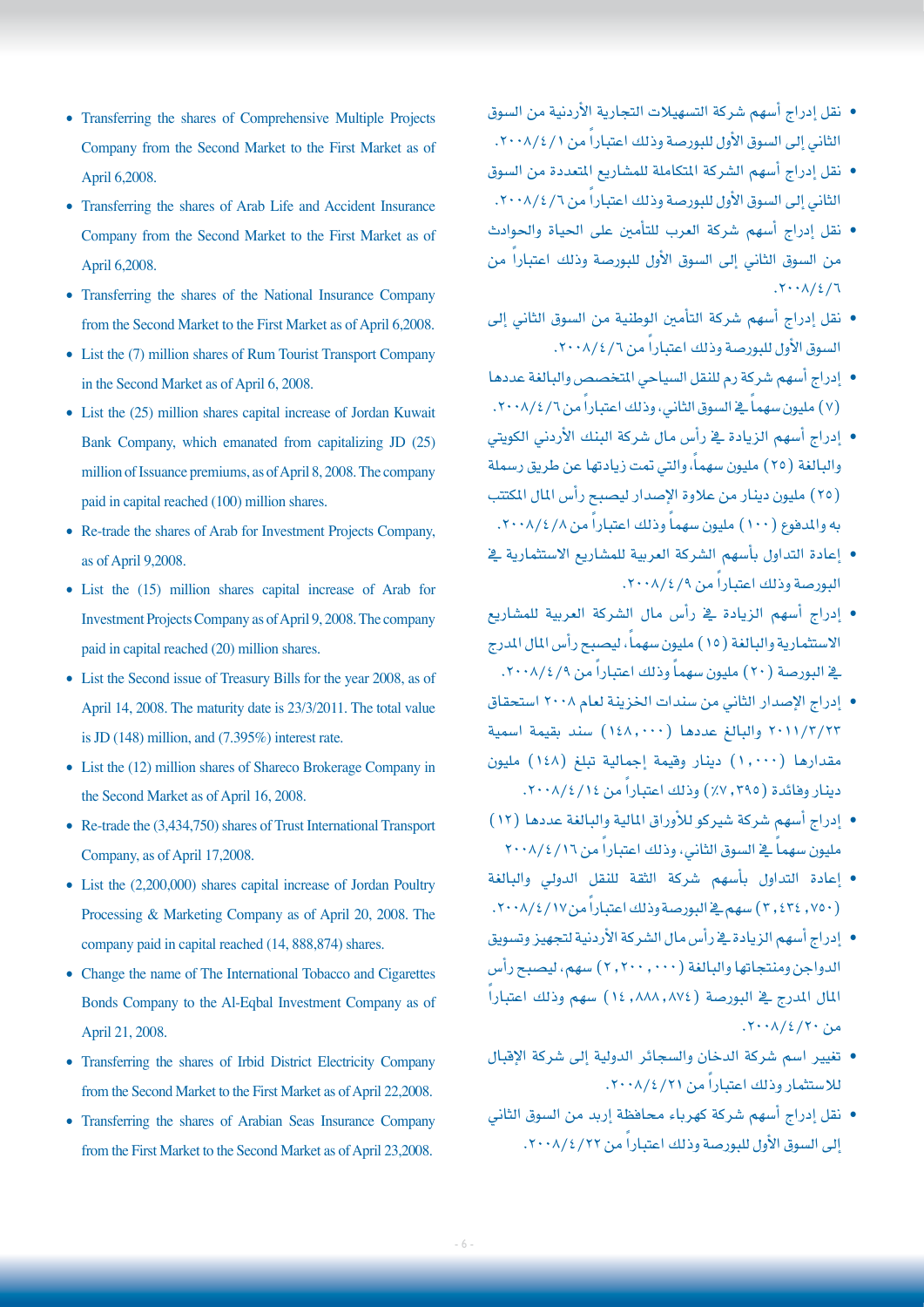- نقل إدراج أ�سهم �شركة البحار العربية للتأمني من ال�سوق الأول لى السوق الثاني للبورصة وذلك اعتباراً من ٢٢/٤/٢٠٠٨.
- نقل إدراج أ�سهم �شركة التأمني الأردنية من ال�سوق الأول إىل السوق الثاني للبورصة وذلك اعتباراً من ٢٤/٤/٤٠٨.
- تغيري ا�سم ال�شركة العقارية اال�ستثمارية/ عقاركو إىل �شركة الأردن دبي للأملاك وذلك اعتباراً من ٢٧/٤/٢٧.
- إدراج أ�سهم ال�شركة املتكاملة للنقل املتعدد والبالغة عددها )20( مليون سهماً ـ2ْ السوق الثاني، وذلك اعتباراً من ٢٨/٤/٢٨.
- إدراج أ�سهم الزيادة يف رأ�س مال �شركة الكابالت الأردنية احلديثة والبالغة (١٢,٥) مليون سهماً، والتي تمت زيادتها عن طريق رسملة ميلغ (٢٤٠, ٢٢٠, ١٢) من الأرباح المدورة و(٢٦٩, ٢٦٩) من الاحتياطي الاختياري ليصبح رأس المال المدرج يف البورصة (٢٧) مليون سهماً وذلك اعتباراً من ٢٩/٤/٢٩.
- إدراج )2( مليون حق اكتتاب بأ�سهم الزيادة ب�شركة االحتاد العربي الدولي للتأمين وذلك اعتباراً من ٢٩/٤/٢٩.
- إدراج أ�سهم الزيادة يف رأ�س مال �شركة البنك العربي والبالغة (١٧٨ ) مليون سهماً، والتي تمت زيادتها عن طريق رسملة مبلغ (١٧٨) مليون ليصبح رأس المال المدرج ية البورصة ( ٥٣٤) مليون سهماً وذلك اعتباراً من ٢٩/٤/٢٩.
- إدراج )1( مليون حق اكتتاب بأ�سهم الزيادة بال�شركة املتحدة للتأمين وذلك اعتباراً من ٢٩/٤/٢٩.
- إدراج )485.373( مليون حق اكتتاب بأ�سهم الزيادة ب�شركة الجنوب لصناعة الفلاتر وذلك اعتباراً من ٢٠٠٨/٤/٢٩.
- نقل إدراج أ�سهم ال�شركة الأردنية لل�صناعات اخل�شبية/ جوايكو من السوق الثاني إلى السوق الأول للبورصة وذلك اعتباراً من  $.7.1/2/7.$
- Transferring the shares of Jordan Insurance Company from the First Market to the Second Market as of April 24,2008.
- Change the name of Real Estate Investment/Aqarco Company to the Jordan Dubai Properties Company as of April 27, 2008.
- $\bullet$  List the (20) million shares of Comprehensive Multiple Transportation Company in the Second Market as of April 28, 2008.
- List the  $(13.5)$  million shares capital increase of Jordan New Cable Company, which emanated from Capitalization of JD  $(13,230,046)$  of the retained earning and JD  $(269,936)$  of the voluntary reserves as of April 29, 2008. The company paid in capital reached  $(27)$  million shares.
- $\bullet$  List the (2) million right issues of capital increase of Arab Union International Insurance Company as of April 29, 2008.
- $\bullet$  List the (178) million shares capital increase of Arab Bank Company, which emanated from Capitalization is JD (178) million of Issuance premiums as of April 29, 2008. The company paid in capital reached (534) million shares.
- $\bullet$  List the (1) million right issues of capital increase of The United Insurance Company as of April 29, 2008.
- $\bullet$  List the (485,373) right issues of capital increase of Al-Janoub Filters Manufacturing Company as of April 29, 2008.
- Transferring the shares of Jordan Wood Industries/ JWICO Company from the Second Market to the First Market as of 30,2008. April

## **Foreign Investment**

- The value of shares purchased by Non-Jordanians in April equaled JD  $(392,4)$  million,  $(74.3\%)$  of which were purchased by Arabs.
- The value of shares sold by Non-Jordanians was JD  $(346,5)$ million,  $(79%)$  of which were sold by Arabs.
- During this month, net Non-Jordanian investments showed a positive balance of JD  $(45,9)$  million.

## الاستثمـار الأجنبي

- بلغت قيمة الأ�سهم امل�شرتاة من قبل غري الأردنيني خالل �شهر نيسان (٢٩٢ , ٢٩٢) مليون دينار، منها (٢ , ٧٤٪) لمستثمرين عرب.
- بلغت قيمة الأسهم المباعة من قبل غير الأردنيين (٢٤٦٫٥) مليون دينار، منها (٧٩٪) تم بيعها من قبل مستثمرين عرب.
- بلغ �صايف ا�ستثمار غري الأردنيني خالل هذا ال�شهر )45.9( مليون دينار.